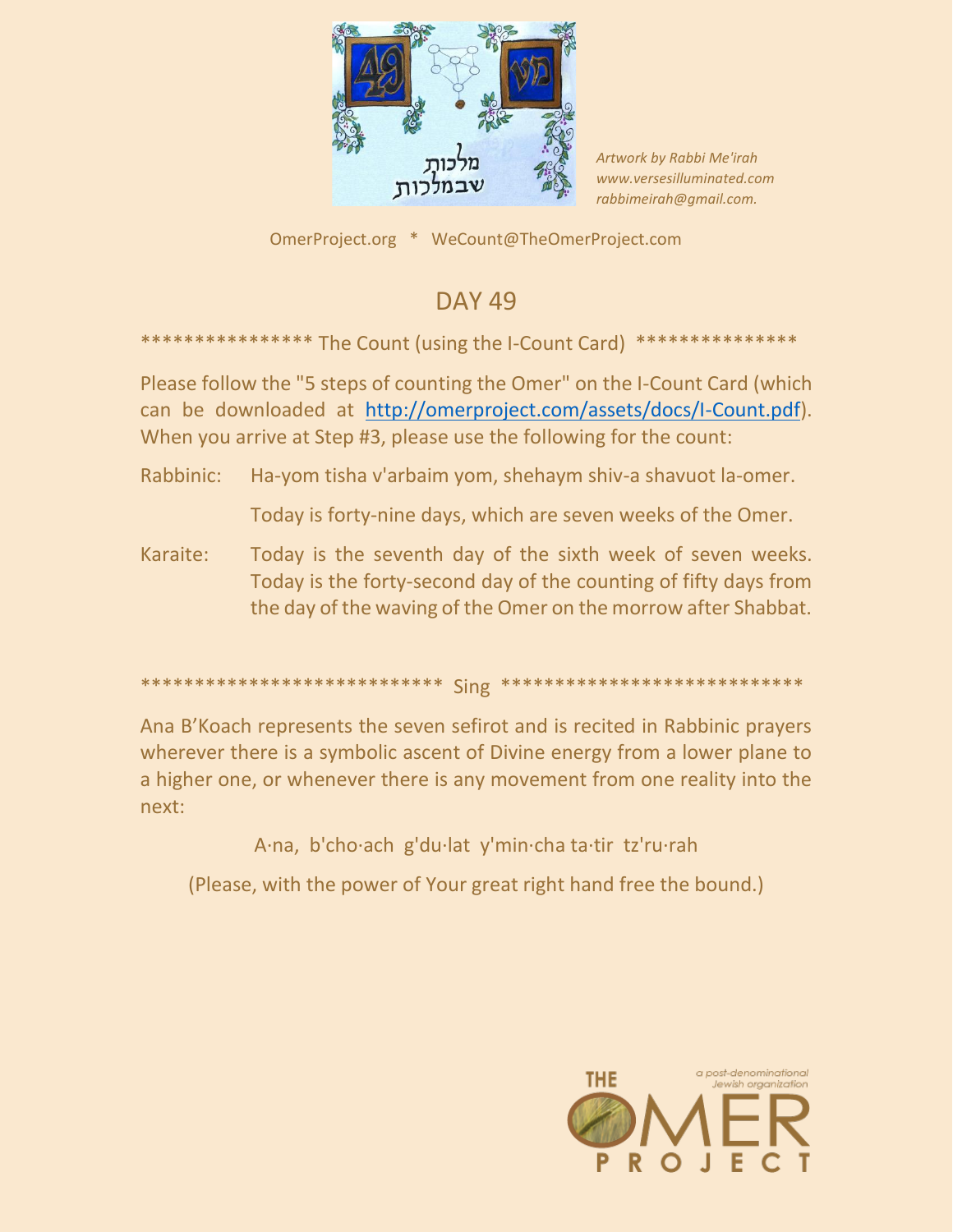\*\*\*\*\*\*\*\*\* This Week According to Rabbinic Mystical Teachings \*\*\*\*\*\*\*\*\*

Week Seven: Malchut / Shechina. Majesty, Divine Presence, Grounding, Nobility, Sovereignty, Leadership.

Malchut is a sense of belonging. Knowing that you matter and that you make a difference. That you have the ability to be a proficient leader in your own right. It gives you independence and confidence. A feeling of certainty and authority. When a mother lovingly cradles her child in her arms and the child's eyes meet the mother's affectionate eyes, the child receives the message: "I am wanted and needed in this world. I have a comfortable place where I will always be loved. I have nothing to fear. I feel like royalty in my heart."

David represents kingdom, or sovereignty during this week.

\*\*\*\*\*\*\*\*\* This Day According to Rabbinic Mystical Teachings \*\*\*\*\*\*\*\*\*

This day: Malchut shebe'Malchut. Majesty within Majesty, Groundedness within Groundedness, Nobility in Nobility

One though for Malchut of Malchut: Note accurately what you have learned.

\*\*\*\*\*\*\*\*\*\*\*\*\*\*\*\*\*\*\*\* This Day's Biblical Figure \*\*\*\*\*\*\*\*\*\*\*\*\*\*\*\*\*\*\*\* \*\*\*\*\*\*\*\*\*\*\* with the Rabbinic Mystical Quality of the Day \*\*\*\*\*\*\*\*\*\*\*

The handmaiden & attendant: On this day we prepare ourselves to greet the bride, Shekhinah, as she descends on Mount Sinai for the revelation of Torah. According to the Zohar, we are all her attendants as she prepares herself for the moment of union. Every new interpretation we create is a jewel to adorn the Holy Blessed One.

Shekhinah, G-d's immanent presence on earth: In the kabbalah, malkhut, royalty or majesty, is the sefirah of the Shekhinah, who in mystical texts is called queen, princess, crown, and other royal names. The "Sabbath queen" whom Jews greet on Friday night in synagogues is the Shekhinah in her queenly aspect. These royal images are meant to convey both the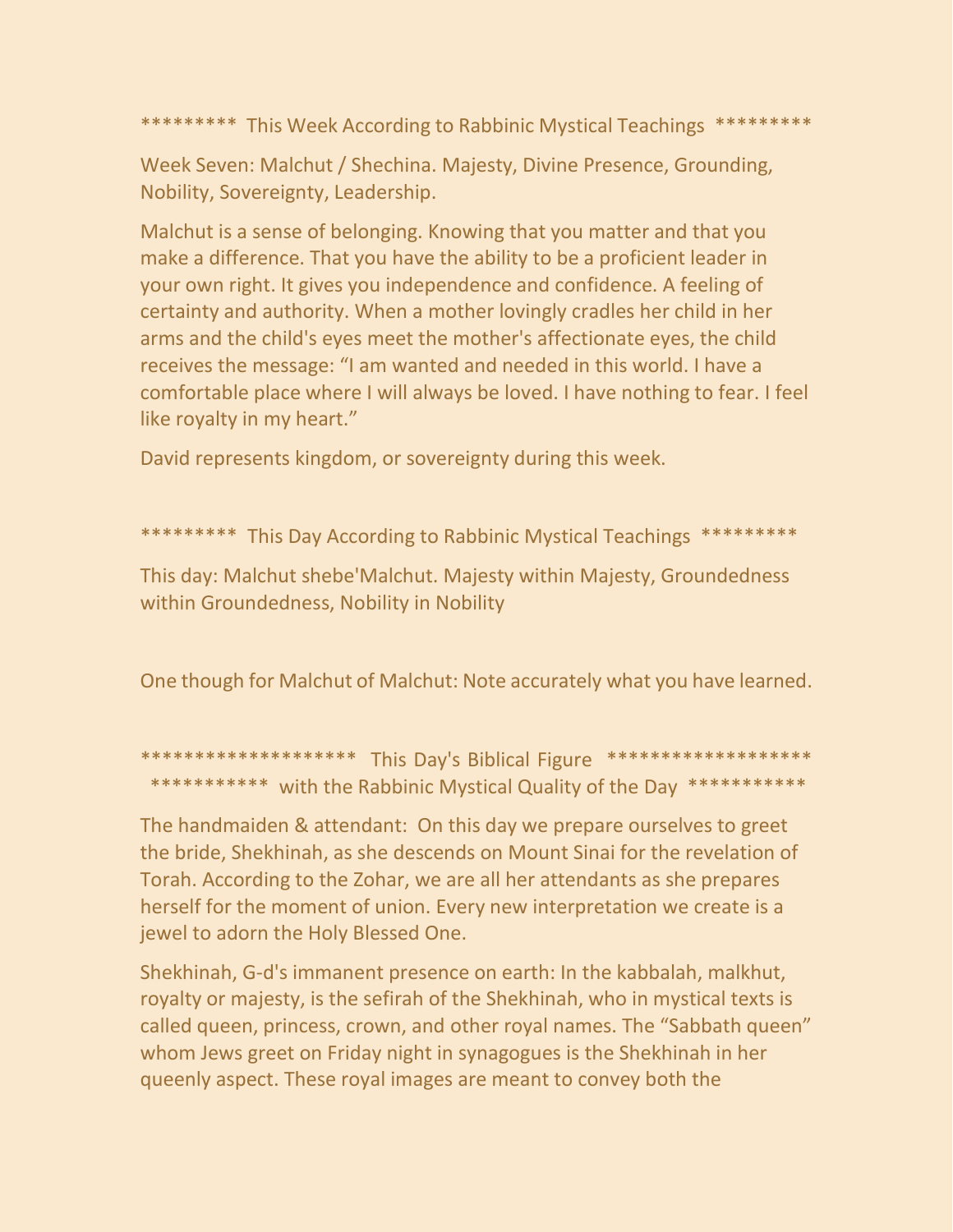Shekhinah's power and her involvement in the welfare of those who dwell in Her world.

There is also a dark side to malkhut—it is the part of God closest to physical reality and therefore closest to death. The Shekhinah is said to share the human experience of pain and loss. When the Jews go into exile, she goes with them. The messianic age will come to pass when Her exile ends and She is reunited with the transcendent Holy One.

The forty-ninth day of the Omer is the day before Shavuot, the festival of the giving of the Torah. On Shavuot, the Shekhinah descends on Mount Sinai to grant revelation to the people. The first section of the Zohar teaches concerning the first night of Shavuot: "Those who stay up all night to wait with the bride, the bride will not enter the wedding canopy except in their company." So it is appropriate on the day before Shavuot, the final day of the Omer <<or not>>, to meditate on God's feminine presence and prepare to greet Her.

\*\*\*\*\*\*\*\*\* This Day's Rabbinic Refinement of Moral Character \*\*\*\*\*\*\*\*\*

Examine the sovereignty of your sovereignty.

Ask yourself:

Does it come from deep-rooted inner confidence in myself?

Or is it just a put-on to mask my insecurities? Does that cause my sovereignty to be excessive?

Am I aware of my uniqueness as a person?

Of my personal contribution?

Exercise for the day:

Take a moment and concentrate on yourself, on your true inner self, not on your performance and how you project to others; and be at peace with yourself knowing that G-d created a very special person which is you.